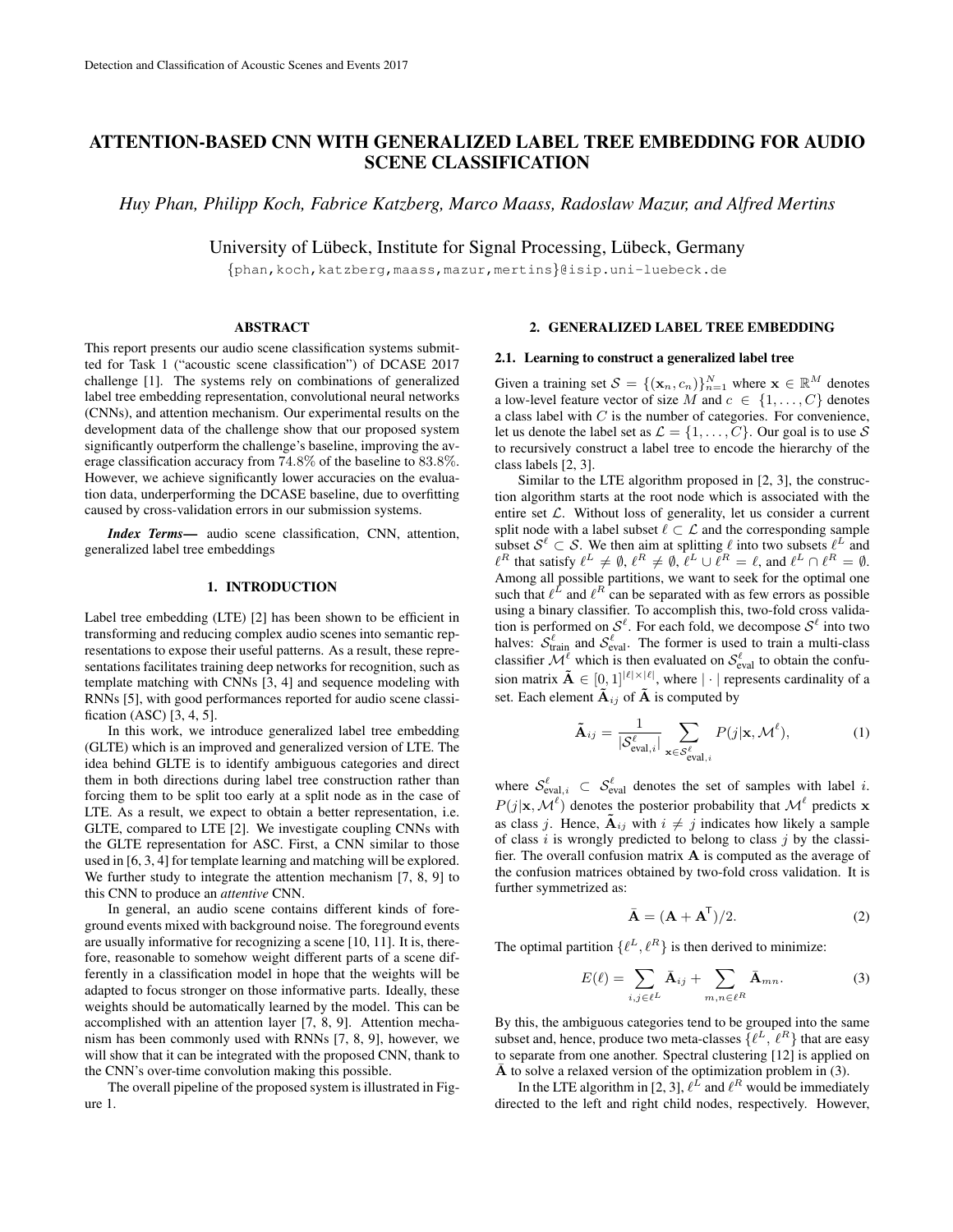

Figure 1: The overall pipeline of the proposed audio scene classification systems.



Figure 2: A part of the constructed generalized label tree. The labels in red indicate the ambiguous categories which, therefore, are directed in both left and right child nodes.

this would conservatively enforces categories that are ambiguous to other categories in both  $\ell^L$  and  $\ell^R$  to be split too early and directed in a single direction (i.e. either left or right). They, however, should be sent to both left and right child nodes and be split later with less ambiguity in a deeper level of the tree. That is, they should present in both  $\ell^L$  and  $\ell^R$ . Therefore, we need to identify these ambiguous categories and re-organize the subsets.

We define the *ambiguity* of a category *i* with categories in a certain label set  $\ell$  as  $a(i, \ell)$  which is computed by:

$$
a(i,\ell) = \sum_{j \in \ell} \bar{\mathbf{A}}_{ij}.
$$
 (4)

Subsequently, a label  $i \in \ell^L$  will be included into  $\ell^R$  if

$$
a(i, \ell^R) > \alpha,\tag{5}
$$

where  $\alpha \in [0, 1]$  denotes the *ambiguity threshold*. A same procedure is applied to all labels in  $\ell^R$  to put them into  $\ell^L$ . Eventually, we obtain two subsets  $\{\ell^L, \ell^R\}$  that may have some categories in common. The threshold  $\alpha$  is used to regulate the overlapping degree of the subsets and, therefore, the size of the tree. It reduces to the label tree in the LTE case [2, 3] when  $\alpha = 1$ .

Eventually,  $\ell^L$  and  $\ell^R$  are forwarded to the left and right child nodes, respectively. The splitting process is recursively repeated to grow the whole tree until a leaf node with a single class label is reached. In practice, due to the overlapping, there may exist some nodes with the same label set. During construction, we prune a node which has its label set already existing in the current tree.

We illustrate in Figure 2 a part of the generalized label tree constructed using the DCASE 2017 development data.

# 2.2. Generalized label tree embedding

GLTE representation can be derived similarly to LTE one in [2, 3]. However, for GLTE, the number of split nodes is dependent on the ambiguity threshold  $\alpha$ . Let us denote the number of split nodes as D. We then obtain the embedding  $\Psi : \mathbb{R}^M \to \mathbb{R}^{D \times 2}$  where

$$
\Psi(\mathbf{x}) = (\psi_1^L(\mathbf{x}), \psi_1^R(\mathbf{x}), \dots, \psi_D^L(\mathbf{x}), \psi_D^R(\mathbf{x})).
$$
 (6)

Here,  $\psi_i^L(\mathbf{x})$  and  $\psi_i^R(\mathbf{x})$  represent the likelihoods with which the test sample x belongs to two meta-classes associated with the left and right child nodes of the node i,  $1 \le i \le D$ . To compute  $\psi_i^L(\mathbf{x})$  and  $\psi_i^R(\mathbf{x})$ , at the split node i associated with the label  $\ell_i$ and the partitioning  $\{\ell^L_i, \ell^R_i\}$ , we train a binary classifier  $\mathcal{M}^{\ell_i}$  using the sample set  $S^{\ell_i}$  as training data. We consider the categories with their labels in  $\ell_i^L \backslash \ell_i^R$  and  $\ell_i^R \backslash \ell_i^L$  as negative class and positive class, respectively. That is, we ignore the common categories in  $\ell_i^R$  $\ell_i^L$  when training the classifier  $\mathcal{M}^{\ell_i}$ . The likelihoods  $\psi_i^L(\mathbf{x})$  and  $\psi_i^R(\mathbf{x})$  then read

$$
\psi_i^L(\mathbf{x}) = P(\text{negative}|\mathbf{x}, \mathcal{M}^{\ell_i}),\tag{7}
$$

$$
\psi_i^R(\mathbf{x}) = P(\text{positive}|\mathbf{x}, \mathcal{M}^{\ell_i}),\tag{8}
$$

where  $P(\text{negative}|\mathbf{x}, \mathcal{M}^{\ell_i})$  and  $P(\text{positive}|\mathbf{x}, \mathcal{M}^{\ell_i})$  denote the posterior probabilities for classifying the test sample x into the negative and positive classes, respectively, by the classifier  $\mathcal{M}^{\ell_i}$ .

Using the embedding, the sample  $x$  is transformed into the high-level representation  $\Psi(\mathbf{x})$  (i.e. GLTE presentation).

# 3. CLASSIFICATION MODELS FOR ASC

#### 3.1. GLTE feature extraction

GLTE representation can be extracted for audio scenes as similarly done for LTE one in [3, 5]. An audio snippet was first decomposed into segments of length 250 ms with 50% overlap. In case of DCASE 2017 challenge, a 10-second snippet yields  $T = 78$  segments each of which is represented by a set of low-level features. The per-segment low-level feature vectors were then employed to construct a label tree with the algorithm in Section 2.1. Afterwards, an unseen segment-wise feature vector of the test data was finally transformed into a GLTE feature vector using the embedding in (6).

As in [3, 5], we made use of three low-level feature sets: (1) 64 Gammatone cepstral coefficients extracted in the frequency range of 50 Hz to 22050 Hz, (2) 20 MFCC coefficients, their delta and acceleration coefficients, (3) 20 log Mel-scale filter bank coefficients, their first and second derivatives, zero-crossing rate, shorttime energy, four subband energies, spectral centroid, and spectral bandwidth. For low-level feature extraction, a 250-ms segment was further decomposed into frames with a length of 50 ms and 50% overlap. The feature extraction was performed on the frame level. In turn, the feature vector for the entire 250-ms segment was calculated by averaging the per-frame feature vectors.

Moreover, for each low-level feature set, we extracted two GLTE features corresponding to the presence/absence of background noise as they can complement each other [3, 4]. The background noise was subtracted using the minimum statistics estimation and subtraction method [13] when necessary. As a result,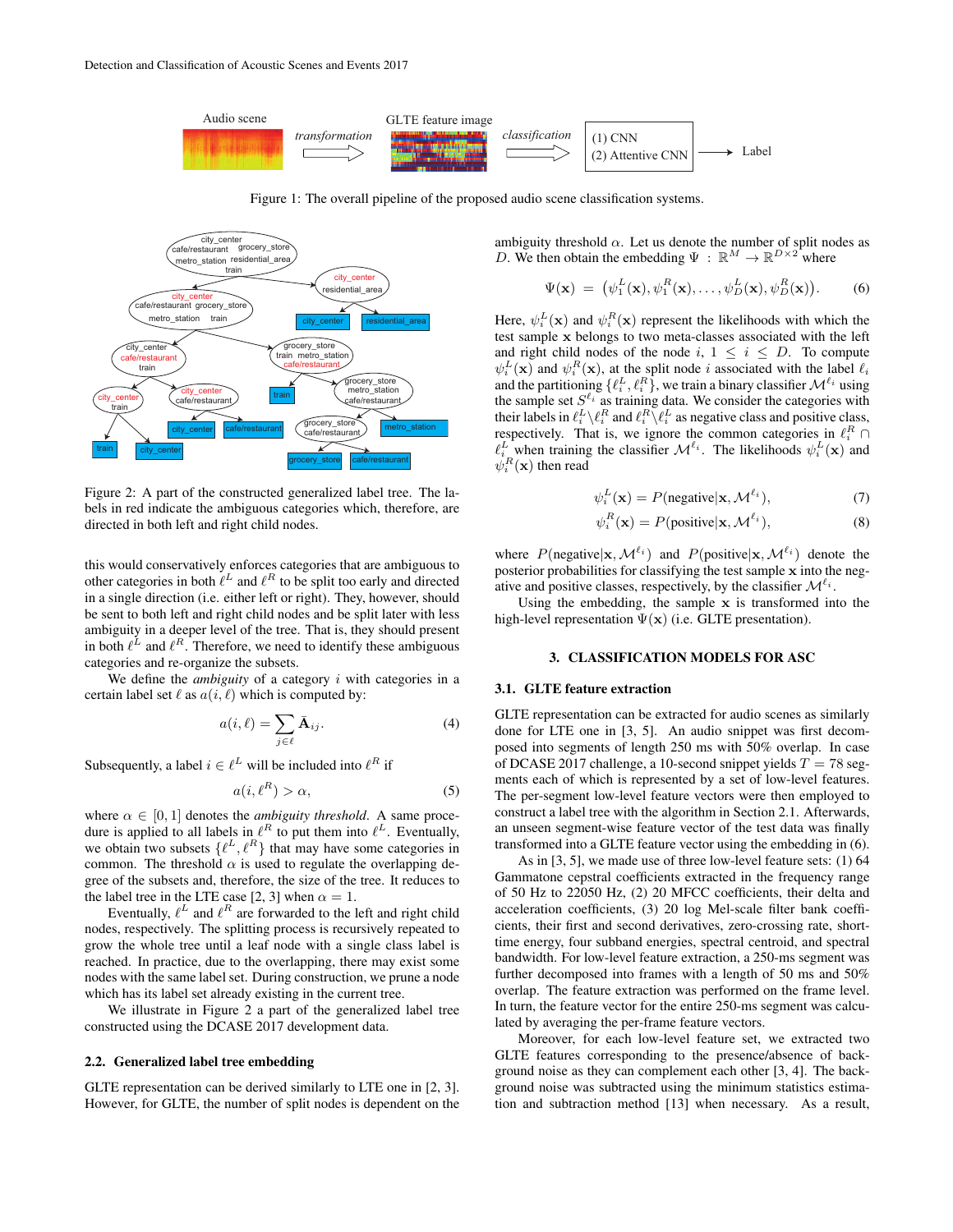six GLTE feature images were obtained for a scene snippet. Finally, they were concatenated to form a single GLTE feature image  $\mathbf{S} \in \mathbb{R}^{F \times T}$ , where F is the size of a segment-wise concatenated GLTE feature vector. In particular, to extract GLTE features for training examples, 10-fold cross validation was conducted.

## 3.2. From CNN to attentive CNN

## *3.2.1. CNN*

We employed the CNN proposed in [6] for template learning and matching. The network architecture is illustrated in Figure 3. The CNN is able to learn templates that are useful for the classification task [4, 3] thank to its over-time convolution and 1-max pooling. These templates are then convolved with an input GLTE image to extract features for classification [4, 3]. Specifically, over-time convolution between a filter  $\mathbf{w} \in \mathbb{R}^{F \times w}$  of width w and a GLTE image  $\mathbf{S} \in \mathbb{R}^{F \times T}$  resulted in a feature map  $\mathbf{o} = (o_1, \dots, o_{T-w+1}) \in$  $\mathbb{R}^{T-w+1}$ :

$$
o_i = \text{ReLU}(a_i),\tag{9}
$$

$$
a_i = (\mathbf{S} * \mathbf{w})_i = \sum_{k,l} (\mathbf{S}[i : i + w - 1] \odot \mathbf{w})_{k,l}.
$$
 (10)

Here,  $*$  and  $\odot$  denote the convolution operation and element-wise multiplication, respectively. Rectified Linear Units (ReLU) activation [14] is used in (9). We then perform 1-max pooling [15, 16] over time to obtain a most dominant feature which corresponds to the maximum matching score of the template (i.e. the convolution kernel) w and the input GLTE image S [4, 3].

Furthermore, since this CNN supports filters with different widths w, using  $Q \times R$  filters (i.e. Q sets with different widths w and R filters for each set [4, 3]) will produce a vector of  $Q \times R$ features. The resulted feature vector is finally presented to a softmax layer for classification. The network is trained to minimize the cross-entropy loss over the training examples:

$$
E(\boldsymbol{\theta}) = -\frac{1}{N} \sum_{n=1}^{N} \mathbf{y}_n \log (\hat{\mathbf{y}}_n(\boldsymbol{\theta})) + \frac{\lambda}{2} ||\boldsymbol{\theta}||_2^2, \qquad (11)
$$

where  $\theta$  denotes the network parameters and  $\lambda$  is used to compromise the error term and the  $\ell_2$ -norm regularization term.

#### *3.2.2. Attentive CNN (ACNN)*

With the CNN in Figure 3, using  $R$  filters of width  $w$  will result in a feature map  $\mathbf{O} = (\mathbf{o}_1^{\mathsf{T}}, \dots, \mathbf{o}_{T-w+1}^{\mathsf{T}}) \in \mathbb{R}^{R \times (T-w+1)}$  (i.e. a matrix). However, instead of using the 1-max pooling over time as in Section 3.2, we learn an attention weight  $\alpha_i$  for a vector  $\mathbf{o}_i^{\mathsf{T}}$  at the time i, where  $1 \le i \le T - w + 1$ , using an attention layer:

$$
\alpha_i = \frac{\exp(f(\mathbf{o}_i^{\mathsf{T}}))}{\sum_{j=1}^{T-w+1} \exp(f(\mathbf{o}_j^{\mathsf{T}}))}.
$$
 (12)

In (12),  $f(\mathbf{o}^T)$  denotes the scoring function of the attention layer which is given by

$$
f(\mathbf{o}^{\mathsf{T}}) = \mathbf{o}^{\mathsf{T}} \mathbf{W},\tag{13}
$$



Figure 3: The CNN architecture with convolution over time and 1-max pooling.

where  $W$  is trainable weight matrix of the attention layer. The attentive output feature vector is given by:

$$
\mathbf{o}_{\text{att}}^{\mathsf{T}} = \sum_{i=1}^{T-w+1} \alpha_i \mathbf{o}_i^{\mathsf{T}}.
$$
 (14)

 $\mathbf{o}_{\text{att}}^{\text{T}}$  is finally presented to a softmax layer for classification as in the case of CNN.

## 3.3. Data augmentation with GLTE feature

Data augmentation is important to improve generalization of a network [17, 18]. For low-level features, this can be done via systematically synthesizing or transforming existing data. We show that, data augmentation on the high-level GLTE feature can be accomplished by extracting GLTE features for the training data with different data split when cross-validation. We performed cross-validation both with and without taking into account the locations of the audio scenes. All extracted GLTE features extracted were included then into the training set. We experimental saw significant improvements in the classification performance with this data augmentation.

## 3.4. Calibration with support vector machine (SVM)

As in [3, 5], for all employed networks, after training, we calibrated the final classifier by employing a linear SVM in replacement for the softmax layer for classification. The output vectors of a network extracted from the training examples were used to train the linear SVM classifier which was subsequently employed to classify those output vectors extracted from the test examples.

#### 4. EXPERIMENTS

#### 4.1. DCASE 2017 development data

The "acoustic scene classification" task of the challenge targets 15 categories (cf. Table 1). Each category consists of 312 audio snippets of 10 seconds. The data is split into 4-fold cross validation (cf. [19] for more details).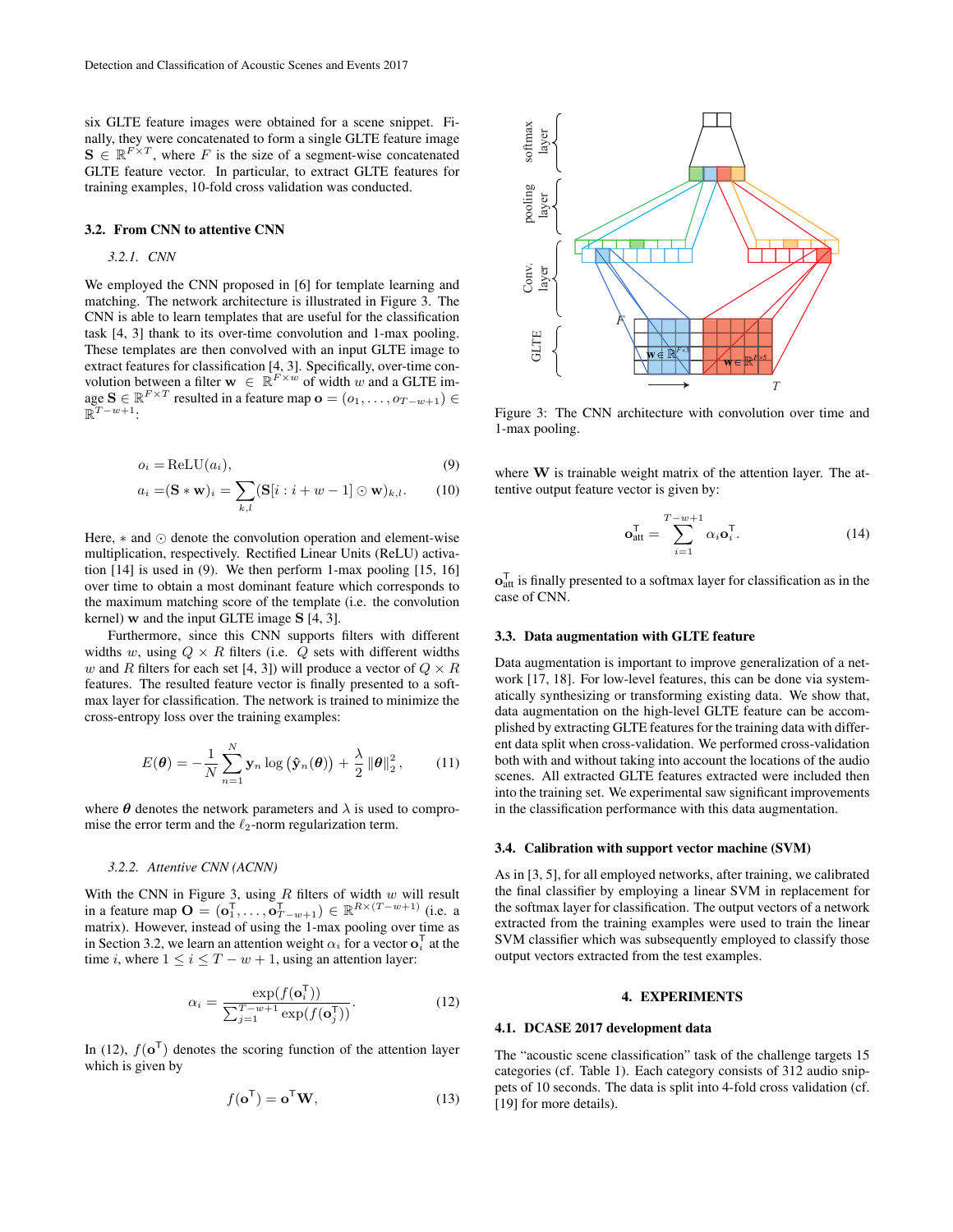| Category         | Development data |            |             | Evaluation data |            |             |        |         |
|------------------|------------------|------------|-------------|-----------------|------------|-------------|--------|---------|
|                  | <b>Baseline</b>  | <b>CNN</b> | <b>ACNN</b> | <b>Baseline</b> | <b>CNN</b> | <b>ACNN</b> | $CNN+$ | $ACNN+$ |
| Beach            | 75.3             | 82.7       | 81.4        | 40.7            | 38.9       | 41.7        | 41.7   | 53.7    |
| Bus              | 71.8             | 96.7       | 95.1        | 38.9            | 48.1       | 45.4        | 44.4   | 47.2    |
| Cafe/Restaurant  | 57.7             | 68.9       | 64.4        | 43.5            | 61.1       | 51.9        | 68.5   | 64.8    |
| Car              | 97.1             | 93.3       | 91.0        | 64.8            | 82.4       | 79.6        | 74.1   | 75.0    |
| City center      | 90.7             | 91.0       | 88.8        | 79.6            | 60.2       | 56.5        | 57.4   | 59.3    |
| Forest path      | 79.5             | 94.1       | 94.1        | 85.2            | 80.6       | 67.6        | 94.4   | 91.7    |
| Grocery store    | 58.7             | 82.4       | 84.6        | 49.1            | 65.7       | 62.0        | 66.7   | 61.1    |
| Home             | 68.6             | 76.1       | 75.2        | 76.9            | 73.1       | 70.4        | 66.7   | 70.4    |
| Library          | 57.1             | 72.8       | 73.7        | 30.6            | 38.9       | 35.2        | 27.8   | 28.7    |
| Metro station    | 91.7             | 89.9       | 87.9        | 93.5            | 85.2       | 88.9        | 68.5   | 75.9    |
| Office           | 99.7             | 99.7       | 99.4        | 73.1            | 34.3       | 33.3        | 76.9   | 69.4    |
| Park             | 70.2             | 76.3       | 70.8        | 32.4            | 32.4       | 31.5        | 21.3   | 14.8    |
| Residential area | 64.1             | 80.8       | 78.5        | 77.8            | 58.3       | 52.8        | 40.7   | 34.3    |
| Train            | 58.0             | 68.5       | 67.1        | 72.2            | 71.3       | 72.2        | 71.3   | 68.5    |
| Tram             | 81.7             | 84.2       | 82.8        | 57.4            | 54.6       | 50.0        | 54.6   | 55.6    |
| Overall          | 74.8             | 83.8       | 82.3        | 61.0            | 59.0       | 55.9        | 58.3   | 58.0    |

Table 1: The classification accuracies obtained by different systems.

# 4.2. Parameters

The classifiers in the tree construction and GLTE extraction algorithms in Section 2 were trained with random-forest classification [20] with 200 trees each. We set the ambiguity threshold in (5) to  $\alpha = 0.2$ 

The CNN was designed to have three filter sets of widths  $\{3, 5, 7\}$  with  $Q = 500$  filters each. We set a dropout [21] rate of 0.5 on the output feature vector. The attentive CNN was designed to have a set of 500 filters of width  $w = 5$ , a dropout rate of 0.2 on the output, and the attention size of 40. Both CNNs were trained for 500 epochs with a batch size of 50.

For all proposed networks, *Adam* optimizer [22] was employed for training with a leanring rate of  $10^{-4}$ . The regularization parameter  $\lambda$  was set to  $10^{-3}$ .

# 4.3. Experimental results

The classification results obtained by different systems are shown in Table 1. Overall, the CNN achieves the best classification accuracy (83.8%), outperforming the DCASE 2017 baseline over most of the scene categories except for "metro station" on which it slightly underperform the baseline. The average accuracy gains obtained by the CNN is 9.0% absolute over the baseline.

The results obtained by the ACNN are also encouraing, improving the average classification accuracy from 74.8% of the baseline to 82.3%, although is is inferior to that of the CNN with a gape of 1.5% absolute. However, the ACNN shows its efficiency on several categories, such as "forest path", "grocery store", and "library".

In fact, the 1-max pooling over time of the CNN can be interpreted as a special attention mechanism. It fully puts attention on that parts of a scene that best matches to the templates (i.e. the convolutional filters) of the CNN and nulling out the rest. Furthermore, opposed to the typical attention mechanism which is based on time indices (i.e. it learns a common weight for all features at a certain time index), the special mechanism is filter-wise (i.e. it considers each convolutional filter separately). Therefore, features at a certain time index may have different attention weights.

# 5. THE SUBMISSION SYSTEMS

We developed four systems: CNN, ACNN, CNN+, ACNN+ to submit for Task 1 of the DCASE 2017 challenge. For the former two, their parameters were retained the same as those used for the development data, except for that the whole development data was used for training. For CNN+ and ACNN+, we utilized the GLTE data extracted in the experiments with the development data (both training and test data of all four folds) as additional data augmentation. These GLTE data were extrated with the data splits provided by the challenge (i.e. different subsets of the development data) and, therefore, can reasonably serve for our data augmentation purpose as explained in Section 3.3.

The results of our submission systems are shown in Table 1. Overall, all four systems underperform the DCASE baseline on the evaluation data. It can be explained by the fact that there were some errors in our submission systems related to the cross-validation procedure to extract GLTE features for the training data. As a result, training the networks on these erroneous GLTE features leads to severe overfitting on the evaluation data.

# 6. CONCLUSIONS

We introduced in this work a novel GLTE representation for audio scene representation. We then proposed two different systems based on CNNs and the attention mechanism and trained them on the GLTE features for audio scene classification. Experiments on the DCASE 2017 development data show significant improvements on the classification accuracy obtained by our systems over the challenge's baseline. An average accuracy gain up to 9.0% absolute is achieved by our systems compared to the baseline. However, the accuracies on the evaluation data are significantly degraded due to errors in our submission systems.